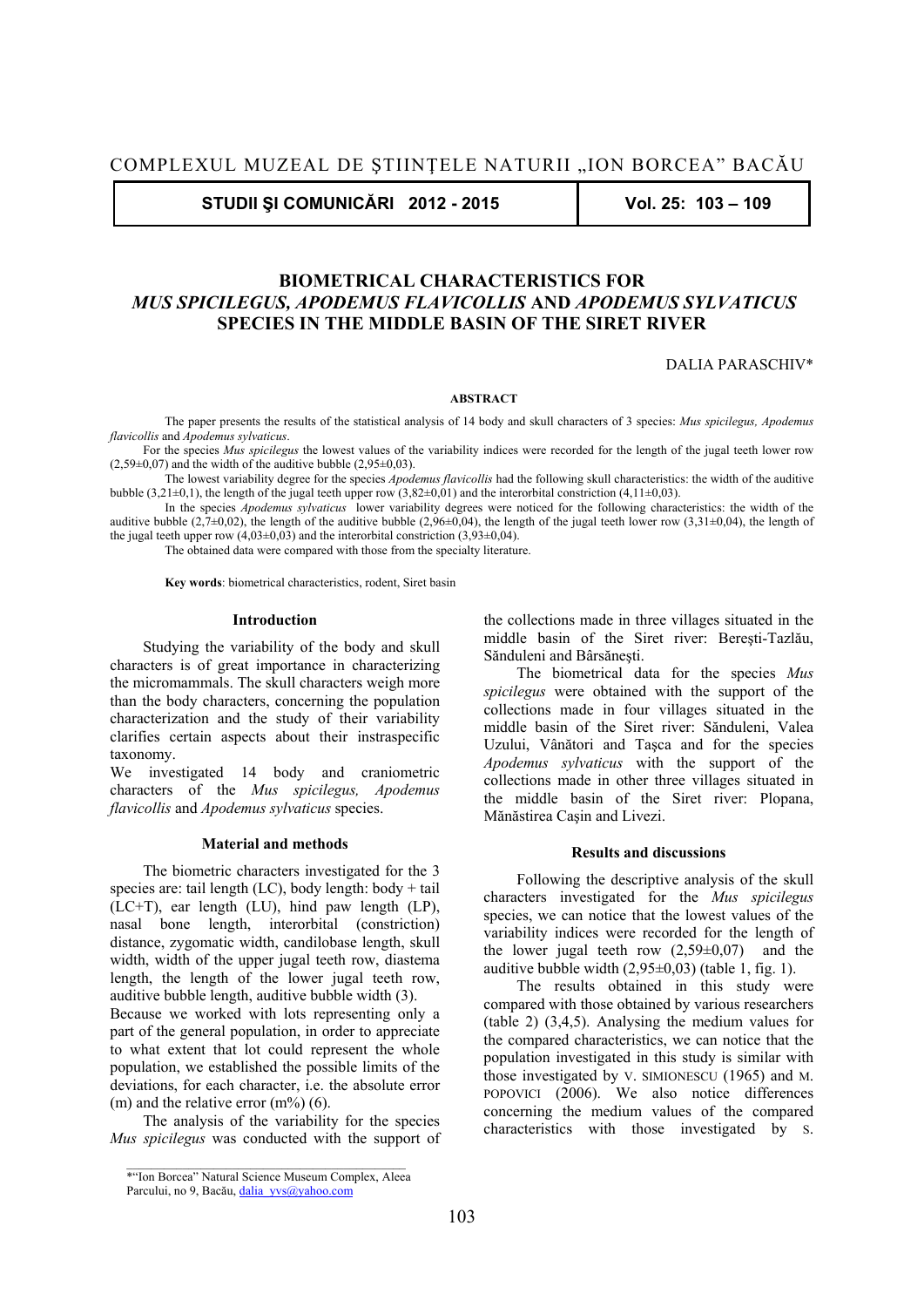HELWING and GHIZELEA (1963) for a *Mus spicilegus*  species in Iasi. Among the body metrical characteristics we notice an exception for the ear length, and among skull characteristics – the interorbital constriction and the diastema length, for which there was noticed a medium value close to that obtained in the present study.

The amount data obtained following the measurements conducted in the species *Apodemus flavicollis* were statistically processed, estimating for each characteristic indicators of the main trend and of the variability: the arithmetic mean, the amplitude, the middle error, the standard deviation, the variability coefficient (table 3).

The lowest variability degree could be noticed for the following skull characteristics: auditive bubble width  $(3,21\pm0,1)$ , the length of the jugal teeth upper row  $(3.83\pm0.01)$  and the interorbital constriction  $(4,11\pm0,03)$  (table 3, fig. 2).

Comparing the medium values of some characteristics to those in the specialty literature, we notice that mostly they are close to those of the populations investigated by other authors; among the body metrical characteristics, the tail length has slightly lower medium values and among the skull characteristics the length of the jugal teeth upper row has lower medium values and the length and the width of the auditive bubble have slightly higher medium values (table 4) (2,4,5).

Following the descriptive analysis of the skull characteristics investigated for the species *Apodemus sylvaticus*, we can notice that among the body metrical characteristics, the lowest values of the variability indices were recorded for the ear length  $(16,23\pm0,22)$  and the hind paw length  $(21,44\pm0,28)$ , in comparison with the body length  $(90,2\pm 1,97)$  and the tail length  $(87,38\pm1,76)$ .

For the skull characteristics, lower variability degrees were noticed for the following characteristics: auditive bubble width  $(2.7\pm0.02)$ , auditive bubble length  $(2,96\pm0,04)$ , the length of the jugal teeth lower row  $(3,31\pm0,04)$ , the length of the jugal teeth upper row  $(4,03\pm0,03)$  and the interorbital constriction (3,93±0,04) (table 5, fig. 3).

 In the table 6 we realized a comparative study between our results and those obtained by other authors, for a part of the investigated characteristics. Thus, we can notice that the population investigated by us is different to those investigated by V. SIMIONESCU (1965), V. BANARU (1998) and M. POPOVICI (2006) through the medium values of the following characteristics: body length, tail length, interorbital constriction and auditive bubble length.

## **Conclusions**

 For the characterization of some rodent populations in the middle basin of the Siret river, we investigated 4 body characteristics (body length, tail length, ear length, hind paw length) and 10 skull characteristics (nasal bone length, interorbital constriction, zygomatic width, candilobasal length, length of the jugal teeth upper row, diastema length, length of the jugal teeth lower row, auditive bubble length, auditive bubble width) in 3 rodent species: *Mus spicilegus, Apodemus flavicollis* and *Apodemus sylvaticus.*

 The data obtained by us confirm, mainly, the data in the specialty literature.

## **Rezumat**

Lucrarea prezintă rezultatele prelucrării statistice a 14 caractere corporale si craniometrice de la 3 specii: *Mus spicilegus, Apodemus flavicollis* şi *Apodemus sylvaticus*

Pentru specia *Mus spicilegus* valorile cele mai mici ale indicilor de variabilitate au fost înregistrate pentru lungimea sirului inferior de dinți jugali  $(2.59\pm0.07)$  si lătimea bulei auditive  $(2.95\pm0.03)$ .

Gradul cel mai scăzut de variabilitate pentru specia *Apodemus flavicollis* l-au avut următoarele caractere craniene: lătimea bulei auditive  $(3,21\pm0,1)$ , lungimea şirului superior de dinți jugali  $(3,82\pm0,01)$  și constricția interorbitală  $(4,11\pm0,03)$ .

La specia *Apodemus sylvaticus* grade mai mici de variabilitate au fost remarcate pentru următoarele caractere: lăţimea bulei auditive (2,7±0,02), lungimea bulei auditive (2,96±0,04), lungimea şirului inferior de dinți jugali  $(3,31\pm0,04)$ , lungimea sirului superior de dinți jugali  $(4.03\pm0.03)$  si constricţia interorbitală (3,93±0,04).

Datele obtinute au fost comparate cu cele din literatura de specialitate, pe care le confirmă.

## **References**

1. BANARU, V., 1998 – *Cercetări faunistice, ecologice, biometrice şi biologice referitoare la populaţiile de micromamifere (Insectivora, Rodentia) din bazinul Someşului Mic.* Teză de doctorat, Facultatea de Biologie-Geologie, Universitatea "Babeş-Bolyai" Cluj, 1-368.

2. HELLWING, S., GHIZELEA, G., 1963 – Small mammals from the outskirts of Jassy. *Travaux* du Muséum d'Histoire Naturell "Grigore Antipa", Bucureşti: 497-519.

3. PARASCHIV, D., 2011 – *Biodiversitatea mamiferelor mici (Mammalia: Rodentia) din bazinul mijlociu al râului Siret.* Teză de doctorat, Facultatea de Biologie, Universitatea ..Al. I. Cuza" Iasi, 50-59.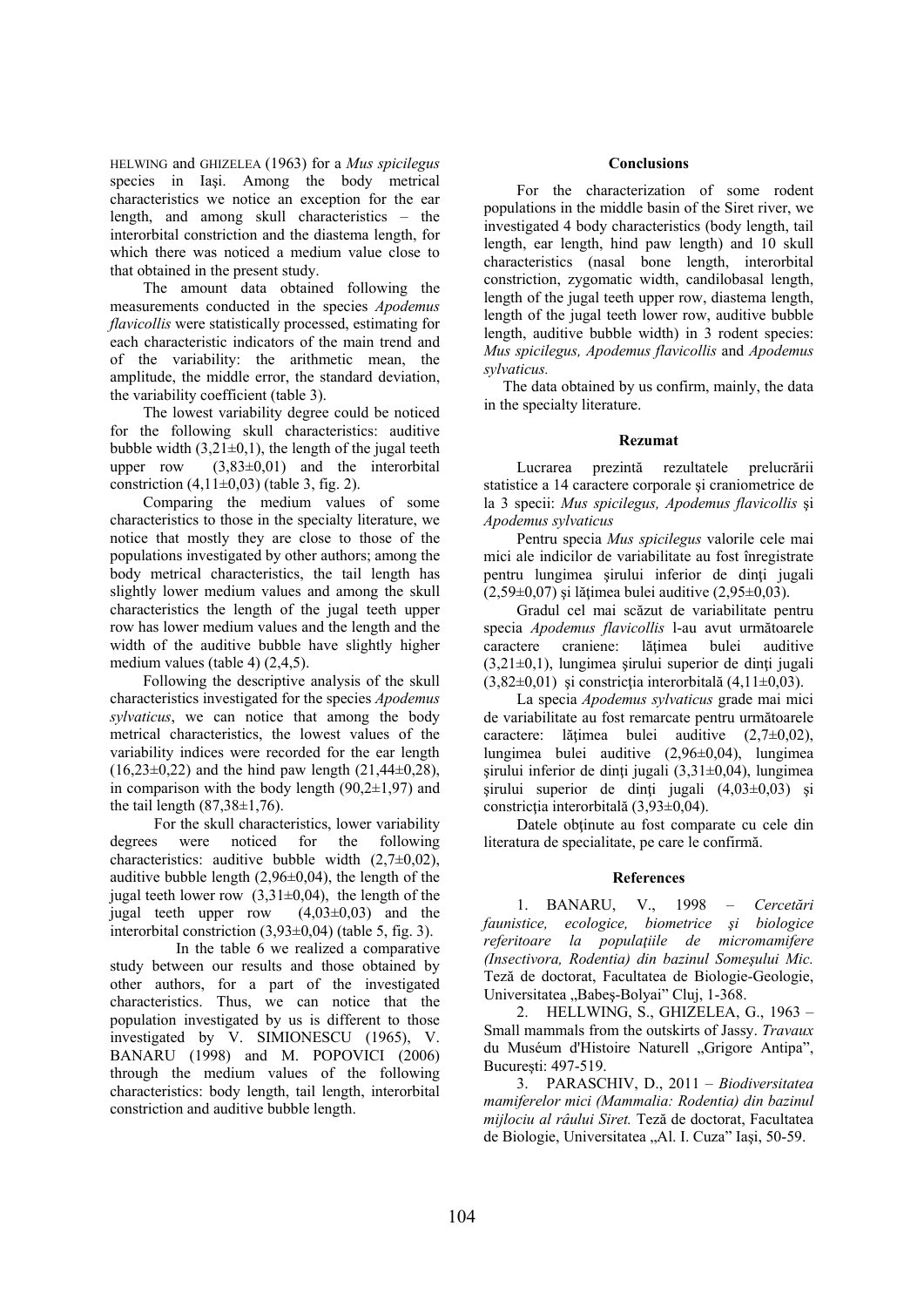4. POPOVICI, M., 2006 – *Biodiversitatea mamiferelor mici (Mammalia: Rodentia, Insectivora) din diferite agroecosisteme din nordul Moldovei.* Teză de doctorat, Facultatea de Biologie, Univ. Al. I. Cuza, Iaşi, 369 p.

5. SIMIONESCU, V., 1965 – Contribuţii la cunoaşterea sistematicii şi răspândirii geografice a faunei de rozătoare din Moldova. *Anal. Univ. St. Iaşi*: 127-140.

6. VARVARA, M., ZAMFIRESCU, ŞT., NEACŞU, P., 2001 – *Lucrări practice de ecologie –*  manual. Edit. Univ. "Al. I. Cuza", Iași: 2-6.

| No.            | <b>Biometric characters</b>     | $\mathbf n$ | min. | max. | M     | Ω    | $\pm m$ | $\delta$ | C    | $m\%$ |
|----------------|---------------------------------|-------------|------|------|-------|------|---------|----------|------|-------|
|                | Body length                     | 31          | 65.2 | 85.4 | 74.87 | 20.2 | 0.99    | 5.54     | 7.4  | 1.32  |
| 2              | Tail length                     | 31          | 52.3 | 65.4 | 58.59 | 13.1 | 0.62    | 3.46     | 5.91 | 1.06  |
| 3              | Ear length                      | 31          | 9.6  | 13.8 | 12.44 | 4.2  | 0.13    | 0.75     | 6.03 | 1.05  |
| $\overline{4}$ | Hind paw length                 | 31          | 13.2 | 18.2 | 16.13 | 5    | 1.55    | 1.39     | 8.62 | 1.55  |
| 5              | Nasal bone length               | 31          | 6.4  | 8.8  | 7.53  | 2.4  | 0.09    | 0.48     | 6.37 | 1.19  |
| 6              | Interorbital constriction       | 31          | 3.2  | 3.9  | 3.51  | 0.7  | 0.03    | 0.14     | 3.99 | 0.85  |
| 7              | Zygomatic width                 | 31          | 9.8  | 12   | 11.01 | 2.2  | 0.09    | 0.49     | 4.45 | 0.82  |
| 8              | Candilobase length              | 31          | 17.9 | 20.8 | 19.42 | 2.9  | 0.13    | 0.69     | 3.55 | 0.67  |
| 9              | Skull width                     | 31          | 9.3  | 10.9 | 10    | 1.6  | 0.06    | 0.33     | 3.3  | 0.6   |
| 10             | Width of the upper jugal teeth  | 31          | 3.1  | 3.9  | 3.49  | 0.8  | 0.02    | 0.13     | 3.72 | 0.57  |
|                | row                             |             |      |      |       |      |         |          |      |       |
| 11             | Diastema length                 | 31          | 4.2  | 5.8  | 5.06  | 1.6  | 0.1     | 0.58     | 4.6  | 1.98  |
| 12             | Length of the lower jugal teeth | 31          | 2.2  | 3.1  | 2.59  | 0.9  | 0.07    | 0.04     | 1.54 | 2.7   |
|                | row                             |             |      |      |       |      |         |          |      |       |
| 13             | Auditive bubble length          | 31          | 3.2  | 4.5  | 3.86  | 1.3  | 0.05    | 0.26     | 6.74 | 1.3   |
| 14             | Auditive bubble width           | 31          | 2.4  | 3.5  | 2.95  | 1.1  | 0.03    | 0.17     | 5.76 | 1.02  |
|                |                                 |             |      |      |       |      |         |          |      |       |

**Table 1 –** Biometrical characteristics for *Mus spicilegus* in the middle basin of the Siret river

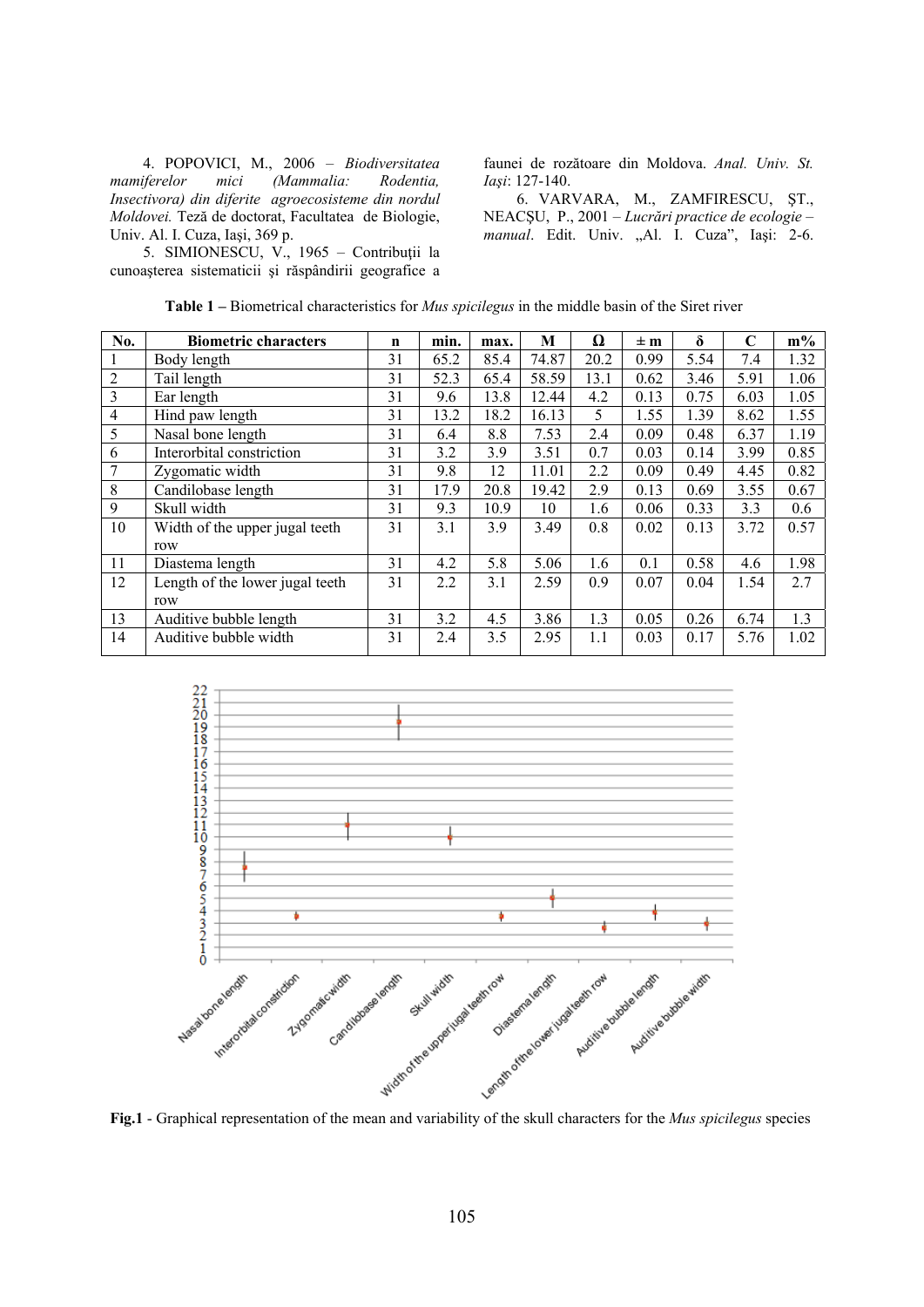| No.            | <b>Biometric characters</b>            | <b>S. HELWING</b><br>și GHIZELEA<br>(1963)<br>(M) | V. SIMIONESCU<br>(1965)<br>$(M \pm m)$ | <b>M. POPOVICI</b><br>(2006)<br>$(M \pm m)$ | Personal<br>study<br>$(M \pm m)$ |
|----------------|----------------------------------------|---------------------------------------------------|----------------------------------------|---------------------------------------------|----------------------------------|
| 1              | Body length                            | 68.84                                             | $75.1 \pm 1.47$                        | $71.46 \pm 0.22$                            | 74.87±0.99                       |
| $\overline{2}$ | Tail length                            | 67.86                                             | $61.35 \pm 0.96$                       | 59.85±0.11                                  | 58.59±0.62                       |
| 3              | Ear length                             | 12.19                                             | $12.12 \pm 0.21$                       | $13.23 \pm 0.05$                            | $12.44 \pm 0.13$                 |
| 4              | Hind paw length                        | 15.6                                              | $15.72 \pm 0.12$                       | $16.02 \pm 0.05$                            | $16.13 \pm 1.55$                 |
| 5              | Nasal bone length                      | 6.03                                              | $7.15 \pm 0.11$                        | $8.01 \pm 0.03$                             | $7.53 \pm 0.09$                  |
| 6              | Interorbital constriction              | 3.45                                              | $3.35 \pm 0.03$                        | $3.75 \pm 0.01$                             | $3.51 \pm 0.03$                  |
| 7              | Zygomatic width                        | -                                                 | $11.34 \pm 0.11$                       | $11\pm0.04$                                 | $11.01 \pm 0.09$                 |
| 8              | Candilobase length                     | 17.09                                             | $19.44 \pm 0.19$                       | $19.48 \pm 0.03$                            | $19.42 \pm 0.13$                 |
| 9              | Skull width                            |                                                   |                                        | $10.29 \pm 0.02$                            | $10\pm0.06$                      |
| 10             | Width of the upper jugal teeth<br>row  |                                                   | $3.20 \pm 0.04$                        | $3.56 \pm 0.01$                             | $3.49 \pm 0.02$                  |
| 11             | Diastema length                        | 5.6                                               | $5.32 \pm 0.07$                        | $5.64 \pm 0.01$                             | $5.06 \pm 0.1$                   |
| 12             | Length of the lower jugal teeth<br>row |                                                   | $2.79 \pm 0.03$                        | $3.46 \pm 0.01$                             | $2.59 \pm 0.07$                  |
| 13             | Auditive bubble length                 | $\overline{\phantom{a}}$                          |                                        | $3.86 \pm 0.02$                             | $3.86 \pm 0.05$                  |
| 14             | Auditive bubble width                  |                                                   |                                        | $2.98 \pm 0.01$                             | $2.95 \pm 0.03$                  |

**Table 2** – Values of the biometric characters for the *Mus spicilegus* species compared with other previous studies

**Table 3 –** Biometrical characteristics for *Apodemus flavicollis* in the middle basin of the Siret river

| No.            | <b>Biometric characters</b>         | n  | min. | max.  | M     | Ω    | $\pm m$ | δ    | C    | $m\%$ |
|----------------|-------------------------------------|----|------|-------|-------|------|---------|------|------|-------|
|                |                                     |    |      |       |       |      |         |      |      |       |
|                | Body length                         | 34 | 85.3 | 113.9 | 99.57 | 28.6 | 1.37    | 7.98 | 8.01 | 1.38  |
| $\overline{2}$ | Tail length                         | 34 | 84.2 | 111   | 98    | 26.8 | 1.17    | 6.84 | 6.98 | 1.19  |
| 3              | Ear length                          | 34 | 14.4 | 19.8  | 17.04 | 5.4  | 0.27    | 1.59 | 9.33 | 1.58  |
| 4              | Hind paw length                     | 34 | 19.8 | 24.4  | 22.06 | 4.6  | 0.19    | 1.13 | 5.12 | 0.86  |
| 5              | Nasal bone length                   | 34 | 7.9  | 10.9  | 9.67  | 3    | 0.03    | 0.17 | 1.76 | 0.31  |
| 6              | Interorbital constriction           | 34 | 3.9  | 4.3   | 4.11  | 0.4  | 0.03    | 0.18 | 4.38 | 0.73  |
| 7              | Zygomatic width                     | 34 | 12.2 | 14    | 13.15 | 1.8  | 0.03    | 0.19 | 1.44 | 0.23  |
| 8              | Candilobase length                  | 34 | 23.3 | 16.7  | 24.85 | 3.4  | 0.14    | 0.82 | 3.3  | 0.56  |
| 9              | Skull width                         | 34 | 9.2  | 11.3  | 10.24 | 2.1  | 0.08    | 0.47 | 4.59 | 0.78  |
| 10             | Width of the upper jugal teeth row  | 34 | 3.3  | 4.6   | 3.83  | 1.3  | 0.01    | 0.08 | 2.09 | 0.26  |
| 11             | Diastema length                     | 34 | 5.7  | 7.9   | 6.66  | 2.2  | 0.09    | 0.52 | 7.81 | 1.35  |
| 12             | Length of the lower jugal teeth row | 34 | 3.5  | 5.1   | 4.23  | 1.6  | 0.03    | 0.16 | 3.78 | 0.71  |
| 13             | Auditive bubble length              | 34 | 3.2  | 6.3   | 4.68  | 3.1  | 0.11    | 0.67 | 4.32 | 2.35  |
| 14             | Auditive bubble width               | 34 | 1.9  | 4.7   | 3.21  | 2.8  | 0.1     | 0.61 | 1.9  | 3.12  |
|                |                                     |    |      |       |       |      |         |      |      |       |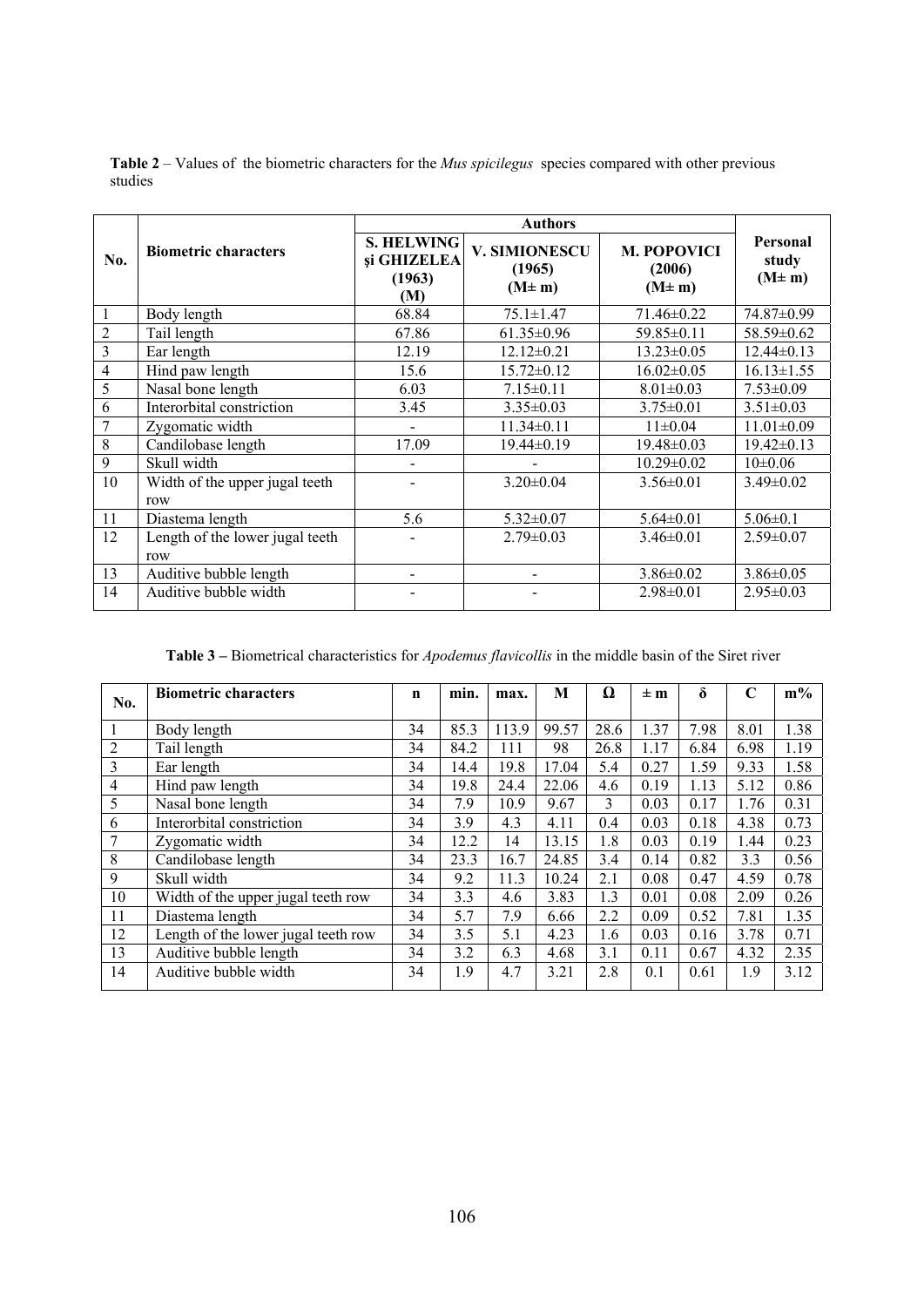

**Fig. 2** - Graphical representation of the mean and variability of the skull characters for the *Apodemus flavicollis* species

**Table 4** – Values of the biometric characters for the *Apodemus flavicollis* species compared with other previous studies

| No.            | <b>Biometric characters</b>         | V.<br><b>SIMIONESC</b><br>U(1965)<br>$(M \pm m)$ | <b>V. BANARU</b><br>(1998)<br>$(M \pm m)$ | <b>M. POPOVICI</b><br>(2006)<br>$(M \pm m)$ | Personal<br>study<br>$(M \pm m)$ |  |
|----------------|-------------------------------------|--------------------------------------------------|-------------------------------------------|---------------------------------------------|----------------------------------|--|
| 1              | Body length                         | $100.5 \pm 2.62$                                 | $97.2 \pm 4.46$                           | $99.2 \pm 0.13$                             | 99.57±1.37                       |  |
| $\overline{2}$ | Tail length                         | $104.50 \pm 3.05$                                | $106.87 \pm 7.33$                         | $100.13 \pm 0.73$                           | $98 \pm 1.17$                    |  |
| 3              | Ear length                          | $16.85 \pm 0.40$                                 | $17.17 \pm 0.74$                          | $16.2 \pm 0.15$                             | $17.04 \pm 0.27$                 |  |
| $\overline{4}$ | Hind paw length                     | $23.25 \pm 0.34$                                 | $24.07 \pm 0.78$                          | $22.06 \pm 0.16$                            | $22.06 \pm 0.19$                 |  |
| 5              | Nasal bone length                   | $10.35 \pm 0.21$                                 |                                           | $8.88 \pm 0.08$                             | $9.67 \pm 0.03$                  |  |
| 6              | Interorbital constriction           | $4.25 \pm 0.06$                                  | $4.26 \pm 0.11$                           | $4.74 \pm 0.05$                             | $4.11 \pm 0.03$                  |  |
| 7              | Zygomatic width                     | $1385 \pm 0.25$                                  |                                           | $12.81 \pm 0.08$                            | $13.15 \pm 0.03$                 |  |
| 8              | Candilobase length                  | $25.15 \pm 0.47$                                 | $25.95 \pm 0.70$                          | $24.10 \pm 0.05$                            | $24.85 \pm 0.14$                 |  |
| 9              | Width of the upper jugal teeth row  | $4.23 \pm 0.05$                                  | $4.15 \pm 0.07$                           | $4.23 \pm 0.05$                             | $3.83 \pm 0.01$                  |  |
| 10             | Diastema length                     | $6.90 \pm 0.07$                                  |                                           | $6.21 \pm 0.07$                             | $6.66 \pm 0.09$                  |  |
| 11             | Length of the lower jugal teeth row | $4.17 \pm 0.04$                                  |                                           | $4.28 \pm 0.06$                             | $4.23 \pm 0.03$                  |  |
| 12             | Auditive bubble length              |                                                  |                                           | $3.98 \pm 0.08$                             | $4.68 \pm 0.11$                  |  |
| 13             | Auditive bubble width               |                                                  |                                           | $2.7 \pm 0.08$                              | $3.21 \pm 0.1$                   |  |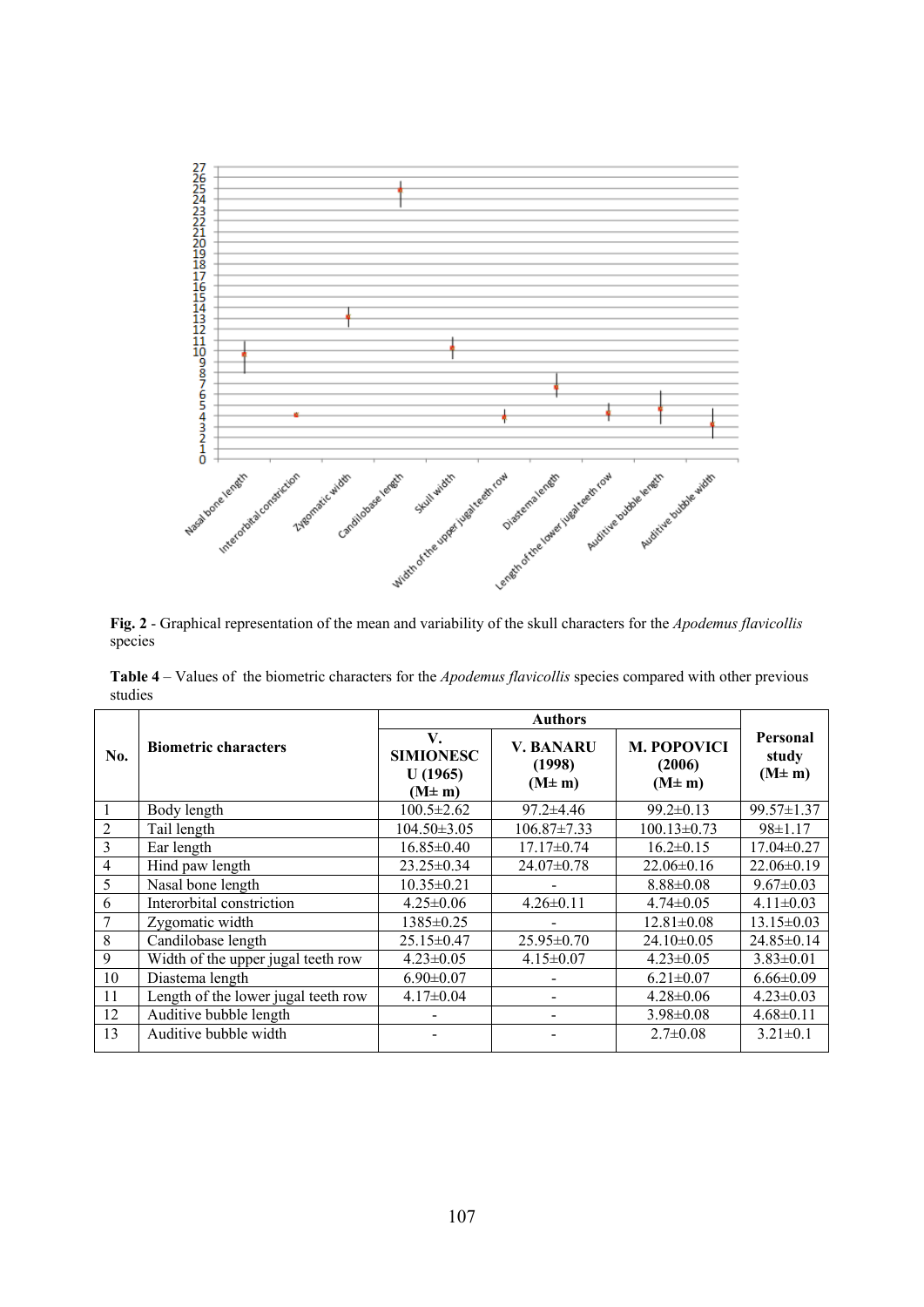| No.                      | <b>Biometric characters</b>            | n  | min. | max.  | M     | Ω    | $\pm m$ | $\delta$ | $\mathbf C$ | $m\%$ |
|--------------------------|----------------------------------------|----|------|-------|-------|------|---------|----------|-------------|-------|
| 1                        | Body length                            | 21 | 73.2 | 106   | 90.2  | 32.8 | 1.97    | 9.05     | 10.03       | 2.19  |
| 2                        | Tail length                            | 21 | 71   | 100   | 87.38 | 29   | 1.76    | 8.08     | 9.25        | 2.01  |
| 3                        | Ear length                             | 21 | 13.6 | 18.5  | 16.23 | 4.9  | 0.22    | 1.03     | 6.34        | 0.13  |
| $\overline{\mathcal{L}}$ | Hind paw length                        | 21 | 18.9 | 24    | 21.44 | 5.1  | 0.28    | 1.28     | 5.97        | 1.31  |
| 5                        | Nasal bone length                      | 21 | 7.7  | 10.2  | 8.84  | 2.5  | 0.10    | 0.48     | 5.43        | 1.13  |
| 6                        | Interorbital constriction              | 21 | 3.5  | 4.4   | 3.93  | 0.9  | 0.04    | 0.18     | 4.58        | 1.02  |
|                          | Zygomatic width                        | 21 | 11.2 | 13.3  | 12    | 2.1  | 0.14    | 0.62     | 5.16        | 1.17  |
| 8                        | Candilobase length                     | 21 | 20.4 | 25.2  | 22.64 | 4.8  | 0.21    | 0.95     | 4.2         | 0.93  |
| 9                        | Skull width                            | 21 | 8.7  | 10.28 | 9.35  | 1.58 | 0.08    | 0.36     | 3.85        | 0.86  |
| 10                       | Width of the upper jugal teeth<br>row  | 21 | 3.8  | 4.3   | 4.03  | 0.5  | 0.03    | 0.12     | 2.98        | 0.74  |
| 11                       | Diastema length                        | 21 | 5.3  | 7.4   | 6.22  | 2.1  | 0.1     | 0.48     | 7.72        | 1.62  |
| 12                       | Length of the lower jugal teeth<br>row | 21 | 2.8  | 4     | 3.31  | 1.2  | 0.04    | 0.19     | 5.74        | 1.21  |
| 13                       | Auditive bubble length                 | 21 | 2.2  | 3.8   | 2.96  | 1.6  | 0.04    | 0.21     | 7.09        | 1.35  |
| 14                       | Auditive bubble width                  | 21 | 1.5  | 2.7   | 2.29  | 1.2  | 0.02    | 0.1      | 4.37        | 0.87  |

**Table 5 –** Biometrical characteristics for *Apodemus sylvaticus* in the middle basin of the Siret river



**Fig. 3** - Graphical representation of the mean and variability of the skull characters for the *Apodemus sylvaticus*  species